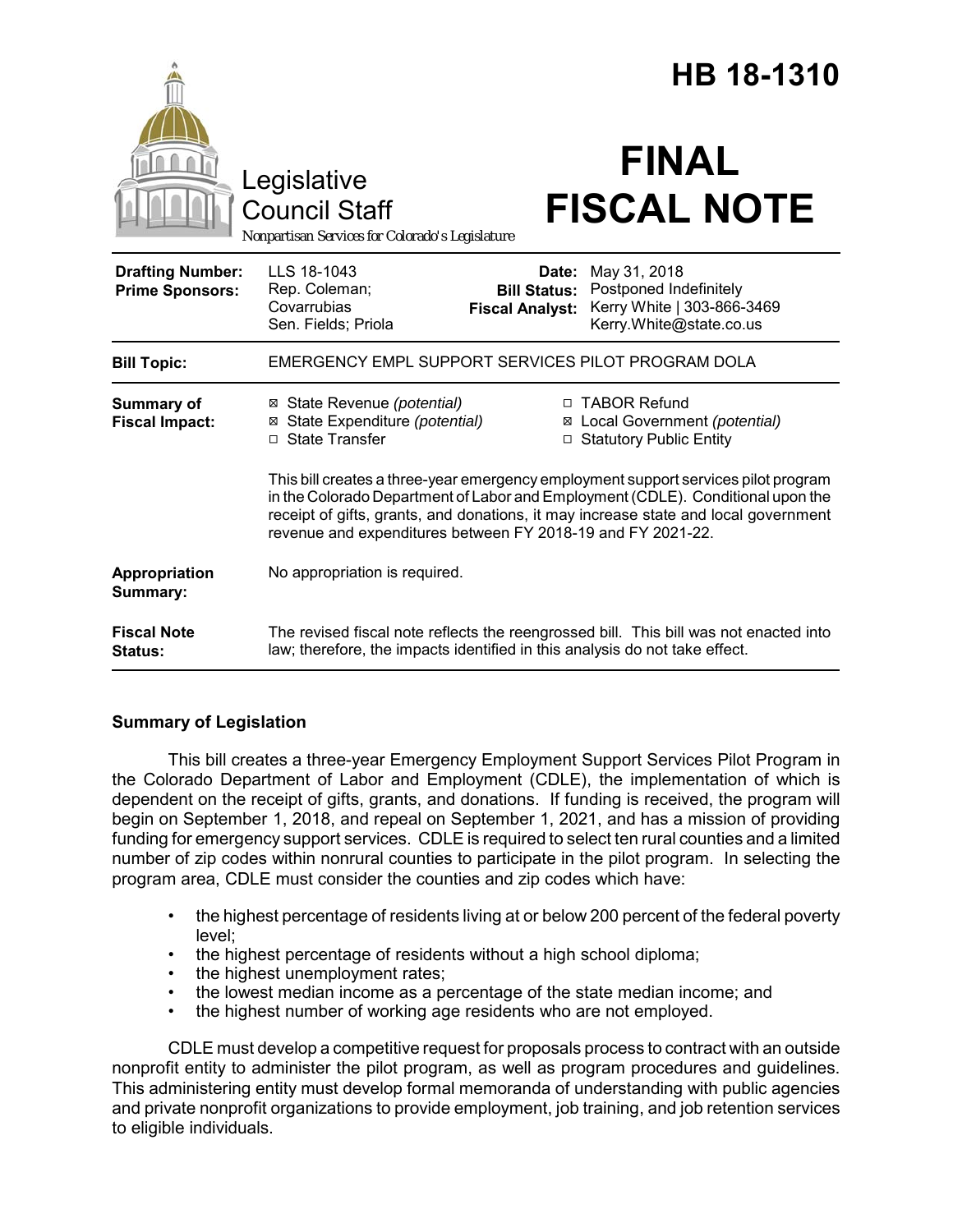May 31, 2018

**Financial terms.** The CDLE is authorized to solicit, accept, and expend gifts, grants, and donations for implementing and operating the pilot program, which are credited to the newly created Emergency Employment Support Services Pilot Program Cash Fund. CDLE may use up to 5 percent annually to oversee the pilot program. The administering entity may use up to 15 percent annually to operate the pilot program. The remaining funds may be used only for reimbursements to service providers. The administering entity must develop a process to reimburse service providers up to \$400 per year for each eligible individual that received assistance. CDLE must create a formula for distributing money within the chosen program areas using specified criteria.

**Pilot program service providers.** Service providers must submit reports to the administering entity that outline the type of service provided, the reason for the services, and basic demographic and geographic information about the individuals and service provision, and agree to participate in a follow-up analysis process at the end of the pilot program. Reimbursements received from the administering entity may not be used for job training or employment services currently provided by another source. Moneys may be used for emergency employment support services to assist with emergency needs as they pertain to individuals' employment or job training goals and to assist with ongoing job retention for up to 6 months after the date of employment.

**Eligible individuals.** Each individual must be at least 16 years of age, eligible to work in the United States, and actively pursuing employment or job training with the assistance of a public agency or private nonprofit organization that provides employment services and that has a memorandum of understanding with the administering entity.

**Eligible expenses.** Services that are eligible for reimbursement include transportation or vehicle repair, emergency childcare, emergency housing, job training or education fees, work tools and equipment, food and nutrition, utility and internet bills, prepaid cell phones, licenses and certifications, legal services related to employment, interpretation expenses, qualified medical expenses, and other expenses that relate to employment or job training, but are not provided by any other funding source.

**Reporting.** At the conclusion of the pilot program, the administering entity is required to report to CDLE about the information provided by its service providers, a qualitative analysis based on interviews conducted with a representative sample of service providers about the efficacy of the program, and an account of the pilot program's expenditures.

#### **State Revenue**

Between FY 2018-19 and FY 2021-22, the bill may increase revenue from any gifts, grants, or donations received by CDLE for the pilot program. As of this writing, no source of funds has been identified. Any gifts, grants, or donations received are exempt from the provisions of TABOR.

## **State Expenditures**

Conditional upon the receipt of gifts, grants, or donations, cash fund expenditures may increase in the CDLE to administer the program. As the amount of expenditures depends on the amount of gifts, grants, or donations, for which no source has been identified, the amount of expenditures cannot be determined at this time. The Emergency Employment Support Services Pilot Program Cash Fund is continuously appropriated to the CDLE.